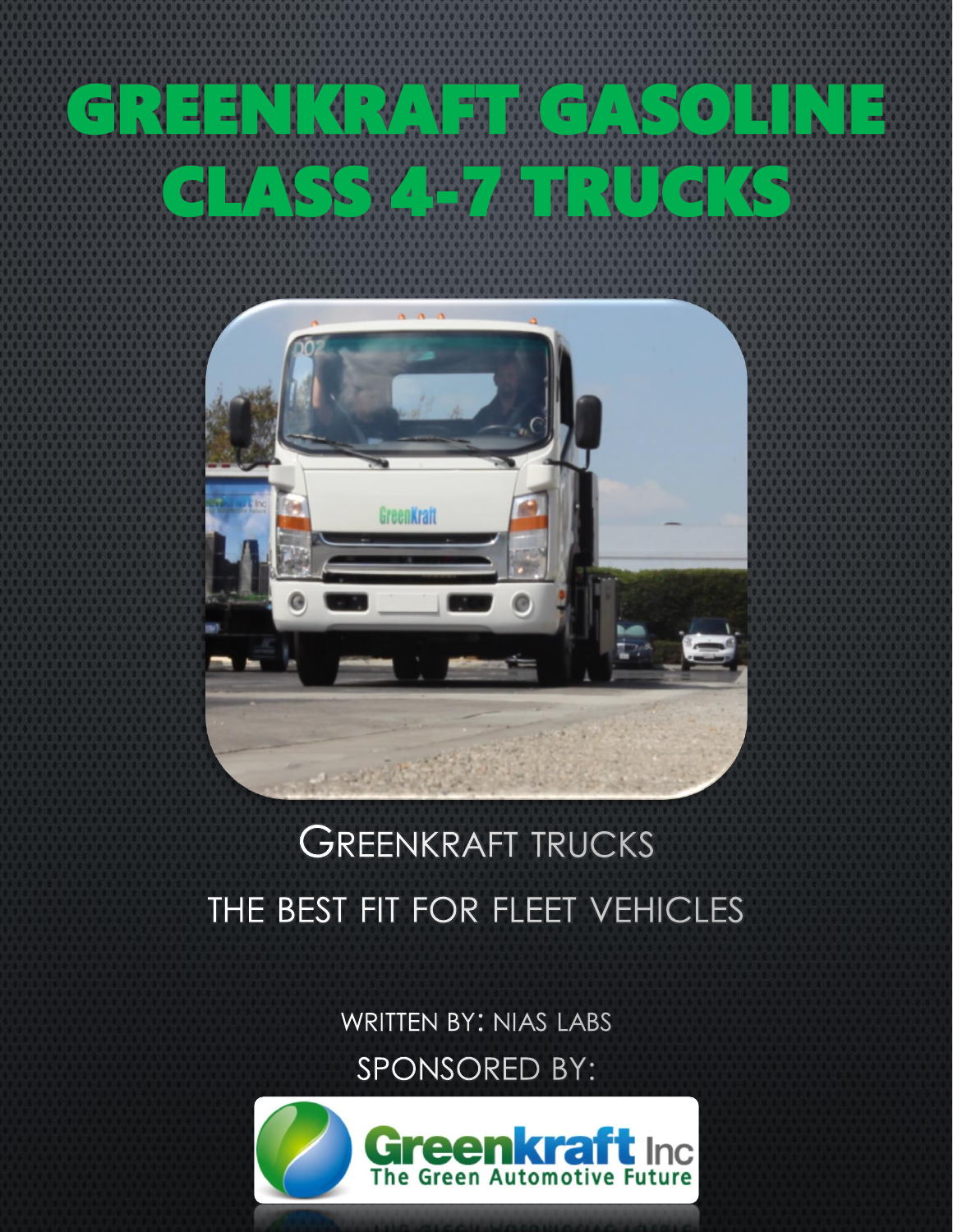

**Greenkraft gasoline trucks cost anywhere from \$5-\$50k for equivalent class trucks ranging from class 4 through 7. The MSRP of a Greenkraft 14500 with a 150' wheel base is \$37,500.** 

**Combine the up front savings with the costs of diesel fuel going up compared to gasoline (source EIA) as of the week of February 27th . Diesel was averaging around \$2.59 vs \$2.35 for gasoline on a per gallon basis. Based on reports from EIA, you will save 24 cents per gallon of fuel. If you were to build a truck that ran on propane, there are areas of Texas that procure propane on a per gallon basis of \$1.90. Combine that with federal incentives of \$.50 per gallon and you could run your truck with propane at a rate ~\$1.40 based on those numbers.** 

**Further, when you compare these trucks against diesel, the costs are far in favor of the G Series line. There is no DEF to deal with which brings up fueling costs. Particulate filters are expensive to service. Downtime to service costs trucks up to 2-3 days more per year compared to Greenkraft trucks. That's not even including the fact that part costs are higher for starters, alternators, waters pumps, batteries, etc. Not to mention the SCR (Selective catalytic reduction) repairs/maintenance which are very expensive.** 

**G Series trucks with their EPA and CARB certifications have achieved Near Zero emissions classification. Having such low emissions also reduces maintenance costs by having less oil decay and build up inside the engine and lines.**

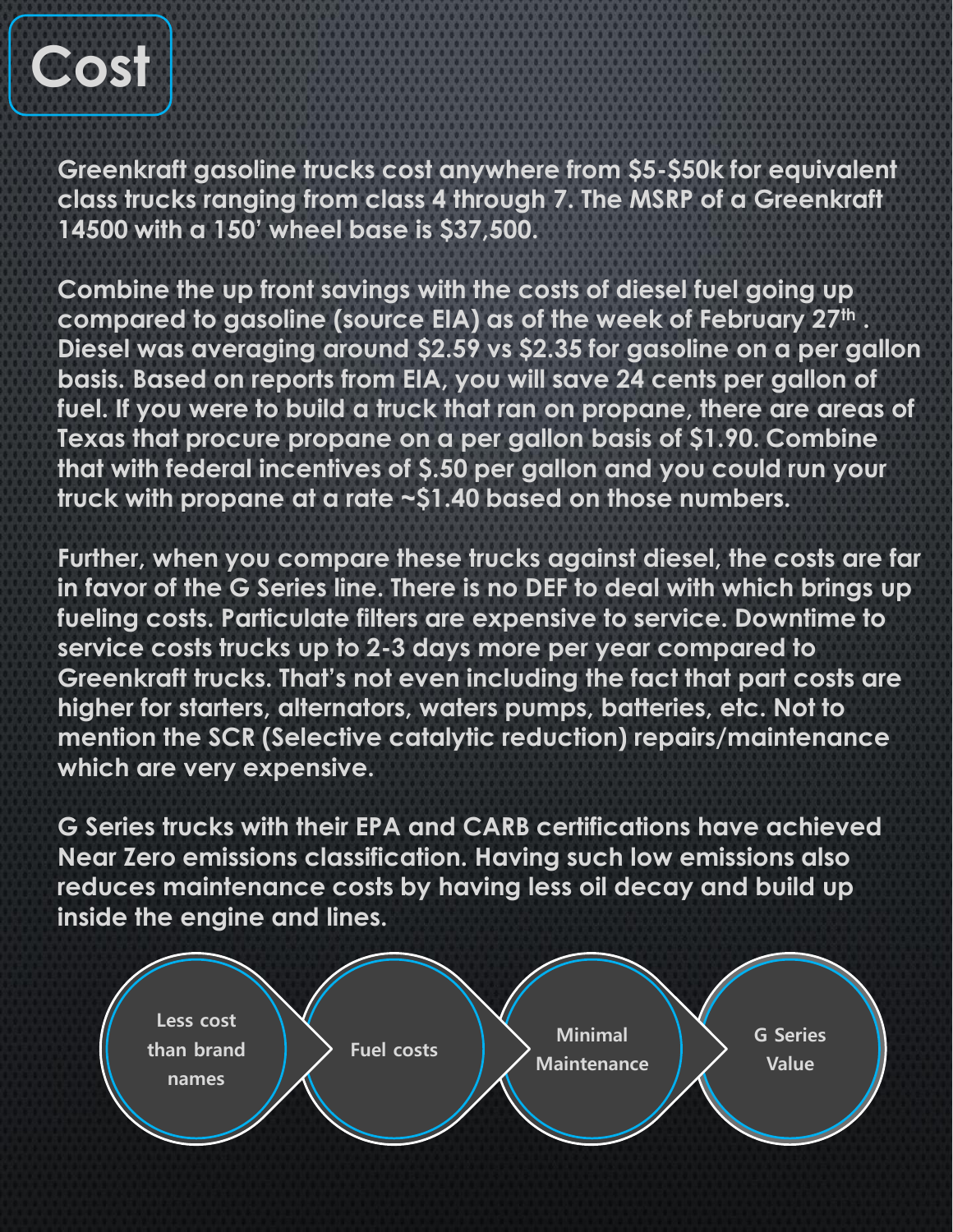## **BUILT FOR THE DRIVER**

**From the first day Greenkraft Incorporated started research and design on the future G1 Series truck, there was a desire to learn as much as possible about what the driver of these trucks wanted when they drive these trucks. Their research looked at many aspects of ergonomics that affect driver safety and productivity. This is one of the main reasons why they developed their medium duty truck utilizing a cab over engine (COE) design. As our urban centers across the US continue to grow, we are needing more and more need to do more with less space. Have you heard of the term densification? That same densification requires more items for drivers to be aware of as they maneuver around these dense, urban areas. That is one of the main reasons why G1-G4 series trucks all come with a panoramic view.**

**Another key aspect that was designed with the driver in mind is the fact that all G Series trucks from Greenkraft Inc. comes standard with air brakes. When drivers are hauling large loads in dense environments where many driving factors are constantly shifting, having the stopping power provided by air brakes is absolutely necessary. There is also the fact that with air braking systems, even if there is a leak, the braking system automatically activates the brakes as air pressure decreases. Hydraulic brakes will not have sufficient stopping power leading to major problems stopping a truck with a large load.** 

**Combine that with the leaf-spring suspension and air-ride cab, and you have a very smooth ride anywhere you take the truck. Greenkraft G Series trucks were designed and built top to bottom with the driver in mind.**

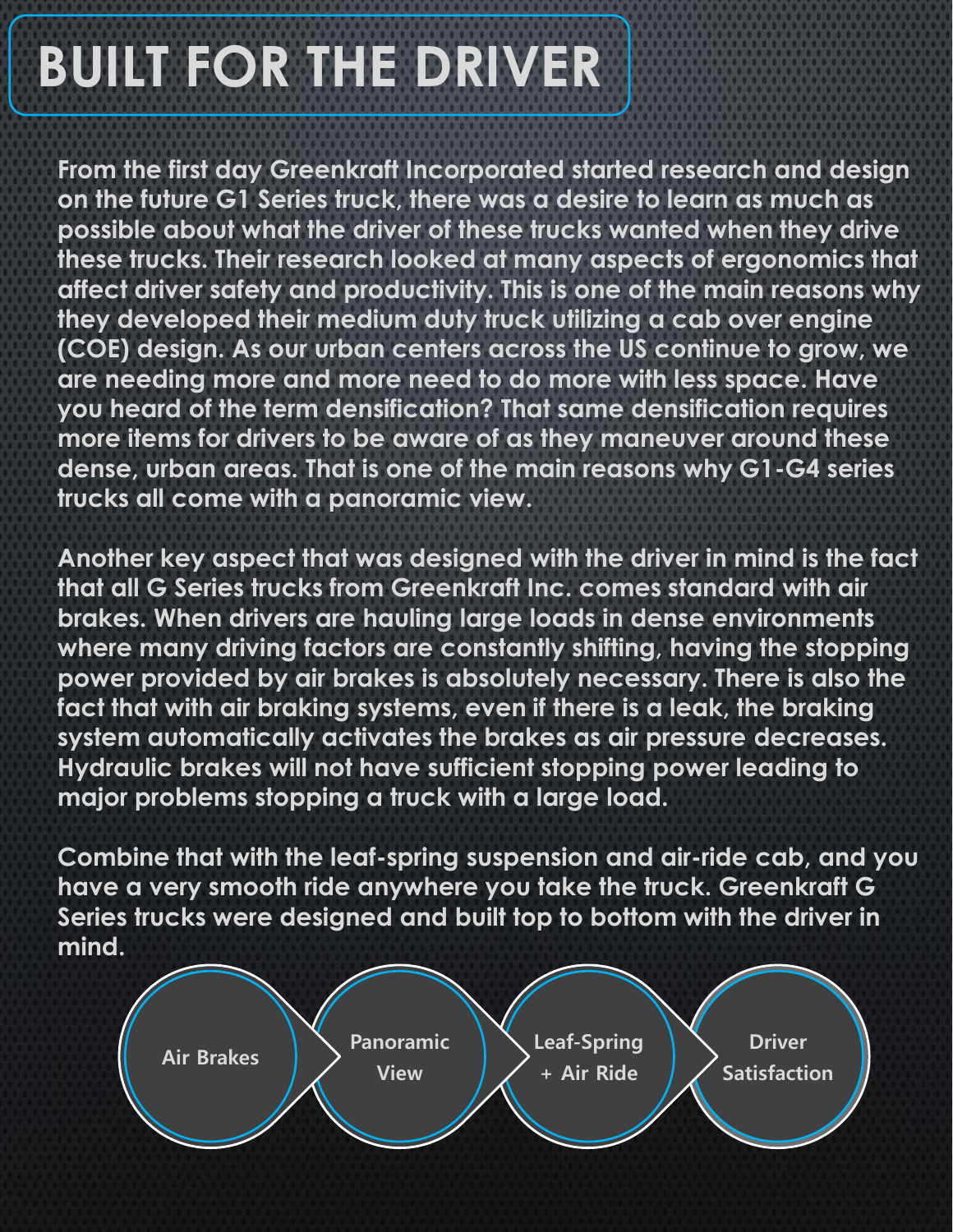## **AMERICAN MUSCLE**

**Greenkraft trucks are made in the USA. And they know a thing about muscles. And the engine they chose for the G Series is the versatile, durable and powerful General Motors V8 Vortec engine. Greenkraft's origins come from an engine performance background. The CEO, George Gemayel has been working with engines for over 50 years, and he knew that the design for this truck required a very strong and sturdy engine. That is why he chose the GM V8 Vortec LC8. Greenkraft offers both the 6.0L and 8.0L. The 6.0L generates 323 HP @ 4400 RPM. Compare that with the Isuzu NPR which comes with only 297 HP @4300 RPM. Combine that with the 373 lb-ft torque @ 4400 RPM and you will have the power to haul any size load up hills, long hauls or in stop and go traffic within an urban environment. In order to propel the this design, Greenkraft worked with the leaders in commercial transmission supply. GM and Allison. Greenkraft trucks come with US built, trusted and certified solutions from the most recognized brands in transmissions.** 

**Much of the time and research was spent using the best and the strongest. The solution that was designed and recently brought to production carries the quality and guarantee that comes with the GM and Allison brands. Working directly with those companies, the Greenkraft solutions went through rigorous certification processes in order to use those brands. The G Series truck is the strongest truck in the market compared against any competitor. These trucks can be either Gas, LPG or CNG based. Further, you can even convert your gasoline engine to LPG or CNG later on if you want to create a bridging strategy for the lifecycle of your truck. The G Series truck provides you the power and flexibility needed in todays commercial medium duty trucks.**